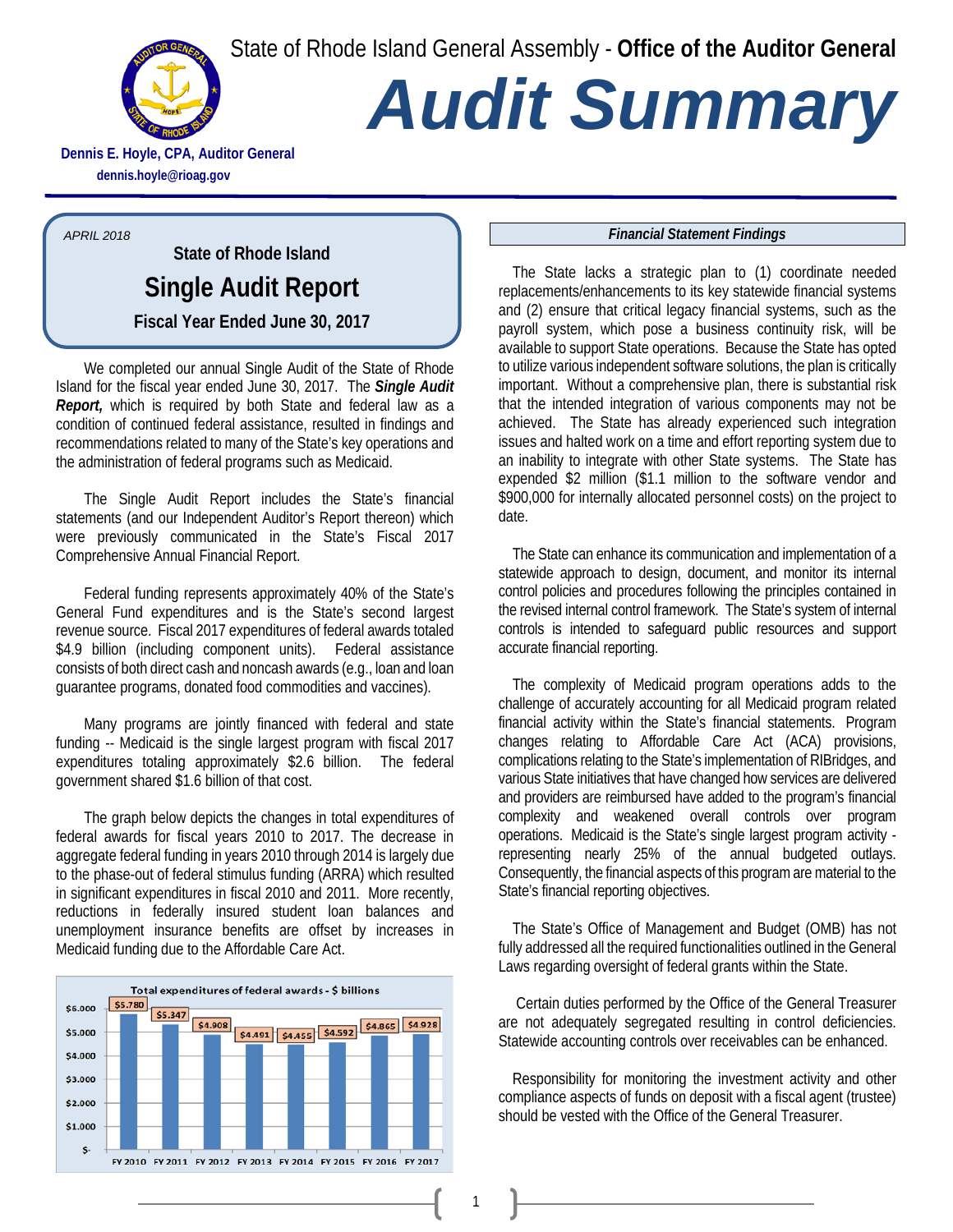## **Audit Summary - State of Rhode Island - Fiscal 2017 Single Audit Report**

Software updates were not installed timely for the RIFANS accounting system which resulted in increased security risk and uncorrected software functionality issues identified by the software developer.

The Executive Office of Health and Human Services (EOHHS) authorized more than \$200 million in system payouts and manual disbursements in fiscal 2017, representing provider advances, payments to managed care organizations for contract settlements and/or non-claims based financial activity, and other program disbursements. The reporting and internal control processes relating to these types of disbursements are manual in nature and external to other established control procedures. Such amounts are not easily identified or quantified by the Medicaid Management Information System (MMIS).

Overall, the State has not sufficiently addressed information technology (IT) security risks, an increasing concern given the State's very complex computing environment. The State needs to ensure its IT security policies and procedures are current, well communicated and complied with. Assessments of compliance for all critical IT applications have not been performed - systems deemed to pose the most significant operational risk must be prioritized.

The State did not perform tests of its disaster recovery plan during fiscal years 2015, 2016 and 2017. This reduces the assurance that all mission critical systems can be restored should a disaster disable or suspend operations.

The State does not follow uniform enterprise-wide program change control procedures for the various IT applications operating within State government. This increases the risk that unauthorized or inappropriate changes could be made to IT applications without detection.

Implementation of a new Taxation IT system (STAARS) presented issues impacting financial reporting due to processing timeframes for tax returns held in suspense. This affected accruals based on historical processing timelines and complicated financial reporting estimates due to the uncertain effect of returns that had not fully processed at June 30, 2017.

Control procedures can be improved to accumulate the data needed to disclose tax abatement agreements and taxes foregone because of those agreements by deriving such information from the Division of Taxation's STAARS system. Such disclosures were newly required in the fiscal 2017 financial statements.

Electronic data received by Taxation should remain encrypted and then be uploaded to Taxation's systems through automated processes without manual intervention. Current procedures create rather than restrict opportunities for data manipulation.

Historical data used to support significant financial reporting estimates for tax revenues should be reassessed periodically to ensure continued validity – this is particularly important with more current data emanating from the new STAARS system.

The Division of Taxation can enhance policies and operating procedures to restrict access to personally identifiable information and to ensure the effectiveness of the business continuity plan.

Critical Division of Taxation back-up data files are not stored offsite – a recommended disaster recovery best practice.

STAARS system user access rights need to be assessed and tailored to ensure access is consistent and appropriate with each employee's responsibilities.

The Department of Transportation's use of multiple systems to meet its operational and financial reporting objectives results in unnecessary complexity and control weaknesses since these systems were never designed to share data.

#### *Federal Program Findings*

| 2017 Major Programs                                                                                    |  |  |  |  |
|--------------------------------------------------------------------------------------------------------|--|--|--|--|
| Supplemental Nutrition Assistance Program (SNAP) Cluster                                               |  |  |  |  |
| Special Supplemental Nutrition Program for Women, Infants, and<br>Children                             |  |  |  |  |
| Qualified Participating Entities (QPE) Risk Sharing                                                    |  |  |  |  |
| Community Development Block Grants/State's Program and Non-<br><b>Entitlement Grants in Hawaii</b>     |  |  |  |  |
| Equitable Sharing Program                                                                              |  |  |  |  |
| Unemployment Insurance                                                                                 |  |  |  |  |
| <b>Highway Planning and Construction Cluster</b>                                                       |  |  |  |  |
| Grants to States for Construction of State Home Facilities                                             |  |  |  |  |
| Clean Water State Revolving Fund Cluster                                                               |  |  |  |  |
| Student Financial Assistance Cluster                                                                   |  |  |  |  |
| <b>TANF Cluster</b>                                                                                    |  |  |  |  |
| <b>Child Support Enforcement</b>                                                                       |  |  |  |  |
| Low-Income Home Energy Assistance                                                                      |  |  |  |  |
| <b>CCDF Cluster</b>                                                                                    |  |  |  |  |
| State and Local Public Health Actions to Prevent Obesity, Diabetes,<br><b>Heart Disease and Stroke</b> |  |  |  |  |
| Children's Health Insurance Program                                                                    |  |  |  |  |
| <b>Medicaid Cluster</b>                                                                                |  |  |  |  |

The State has experienced significant compliance challenges for its largest human service programs with implementation of the RIBridges integrated eligibility system. These challenges significantly impacted the State's ability to comply with federal regulations relating to eligibility and, for certain programs, benefit payments which are determined by RIBridges (Medicaid, CHIP, TANF, SNAP, CCAP). We reported noncompliance with material compliance provisions which largely stemmed from the ineffective operation of the RIBridges computer system.

*Medicaid and Children's Health Insurance Programs -* Due to the limited operation and effectiveness of controls over eligibility for the Medicaid and CHIP programs during fiscal 2017, the State did not comply with the Medicaid and CHIP program eligibility requirements, collectively. The State specifically did not materially comply with federal regulations for annual redeterminations for recipient eligibility and the validation of key eligibility data elements through the use of electronic interfaces designed within RIBridges.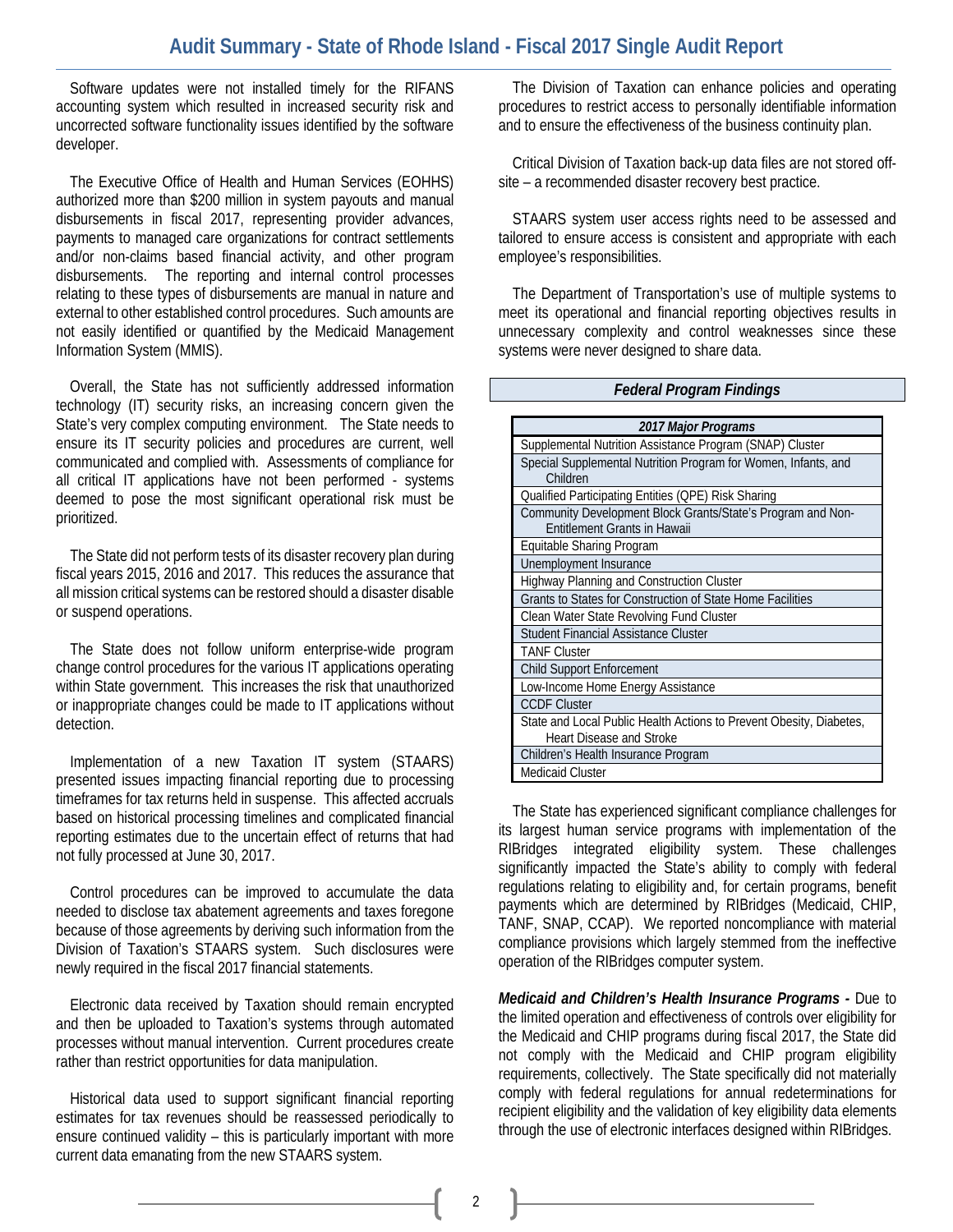### **Audit Summary - State of Rhode Island - Fiscal 2017 Single Audit Report**

Data discrepancies exist between the systems used to determine Medicaid and CHIP eligibility (RIBridges) and the claims/capitation payment system (MMIS). As of June 30, 2017, the MMIS reported 16,000 recipients more than RIBridges. This impacts controls to ensure payments are only made on behalf of eligible individuals and has resulted in duplicate capitation payments being made to managed care organizations.

The effectiveness of the Medicaid Eligibility Quality Control (MEQC) program is diminished by the continued RIBridges functional limitations. The MEQC Unit continues to experience challenges in obtaining the information needed to verify eligibility determinations made by RIBridges. A significant volume of systemic issues identified by MEQC processes are currently pending corrective action in RIBridges.

Delays in the enrollment of Medicaid eligible newborns within RIBridges resulted in significant and related delays in provider claims adjudication and payments to managed care organizations (MCOs). EOHHS advanced \$6.5 million to MCOs covering newborns at June 30, 2017 whose eligibility was still pending. The MCOs were due capitation of approximately \$12.4 million at June 30, 2017 for coverage provided to newborns since birth - \$6.5 million in advance payments were made for such amounts.

In many instances, particularly for Medicaid applicants requiring long-term care services and supports, the State is not complying with timely determination of Medicaid eligibility requirements. Processing Medicaid applications for long-term care services in RIBridges continues to be problematic resulting in significant delays in determining eligibility and necessitating advances to long-term care service providers.

EOHHS made advance payments totaling \$12.5 million to nursing home providers between September 2016 and January 2017 due to delays in processing eligibility for nursing home patients with pending Medicaid eligibility. The advances made in this period were federally reimbursed (at the applicable federal financial participation rate) but did not meet criteria for reimbursement. The advances to nursing facility providers remain outstanding.

EOHHS lacks strong oversight procedures regarding fiscal monitoring and contract settlement for its managed care organizations (MCOs). Capitation payments to MCOs represent nearly 63% of Medicaid benefit expenditures. EOHHS needs to develop a comprehensive risk assessment and monitoring plan to ensure that managed care expenditures are validated and settled each contract period. More stringent audit and financial monitoring procedures should be employed.

EOHHS needs to reassess all activities considered surveillance utilization review services (SURS) performed within the Medicaid program to comply with federal regulations and amend the State Plan to accurately reflect the State's current practices.

**TANF -** Due to the limited operation and effectiveness of controls over eligibility for the TANF program during fiscal 2017, the State did not comply with the TANF eligibility requirements, collectively.

Implementation of the new RIBridges eligibility system affected the availability and reliability of data needed to prepare timely and accurate federal reports.

The RIBridges system did not prompt employment and career advisors to update/develop new work participation plans for clients upon the expiration of an existing plan.

The State did not comply with the Income Eligibility and Verification System requirements upon implementation of the new RIBridges integrated eligibility system in fiscal 2017.

**SNAP -** Implementation of the RIBridges eligibility system limited the Department of Human Services' (DHS) ability to submit timely and accurate federal reports required for the SNAP program.

The RIBridges eligibility system does not currently meet all the functional requirements of an automated data processing system as outlined in federal SNAP regulations. The system is also not producing reports to allow daily reconciliation of electronic benefits authorized and disbursed and to ensure accurate and timely completion of federal reports.

**Child Care Assistance Program** - The RIBridges eligibility system lacked effective income validation controls during fiscal 2017 which impacted program eligibility determinations and the amount of required parent cost-sharing amounts. RIBridges was not consistently calculating correct cost-sharing amounts for both parents and providers, which required supplemental payments to childcare providers.

Financial reports were not filed during fiscal year 2017 for the CCDF Cluster Programs.

**LIHEAP –** DHS must improve controls to ensure compliance with the period of performance requirement and to improve related federal reporting for such requirements. DHS can also improve its monitoring of subrecipient cash balances and documentation supporting the annual report on households assisted by LIHEAP.

**Community Development Block Grant** – the Office of Housing and Community Development should improve its monitoring of subrecipients and enhance procedures to comply with cash management and reporting requirements.

**Unemployment Insurance** - The Department of Labor and Training (DLT) did not make the necessary changes to its system to allow for the imposition of penalties on overpayments due to fraud, and to prohibit relief from charges to an employer's UC account when the overpayment was the result of the employer's failure to respond timely or adequately to a request for information.

**Highway Planning and Construction** - RIDOT should further enhance its quality assurance program to ensure that required materials tests are performed and documented consistent with federal regulation and RIDOT policy.